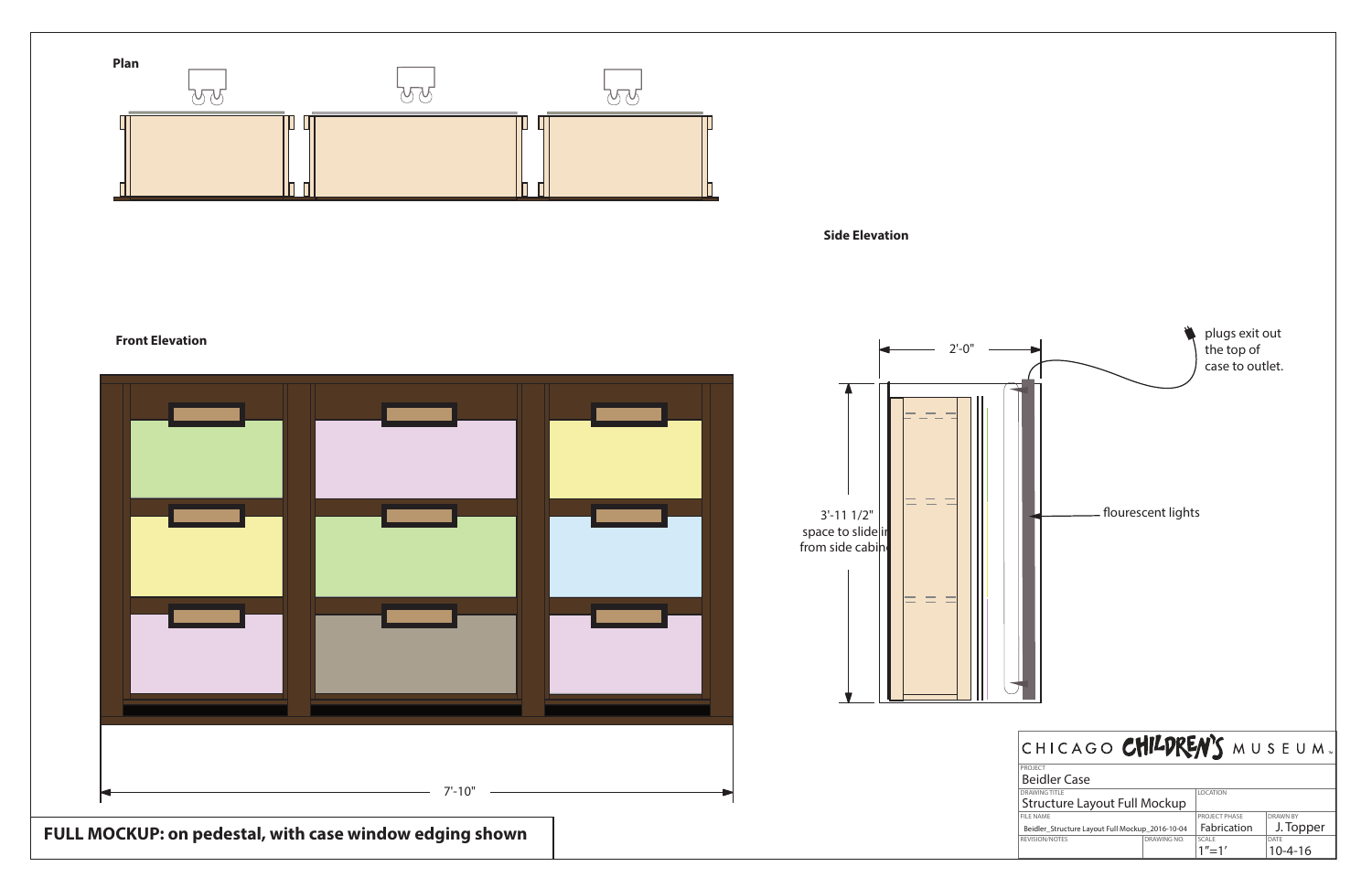| <b>FILE NAME</b>                   |             | <b>PROJECT PHASE</b> | <b>DRAWN BY</b> |
|------------------------------------|-------------|----------------------|-----------------|
| Beidler RoomStructure 1 2016-10-04 |             | Fabrication          | $J.$ Topper     |
| <b>REVISION/NOTES</b>              | DRAWING NO. | <b>SCALE</b>         | DATE            |
|                                    |             | $1''=1'$             | $10 - 4 - 16$   |



Bottom front edge: painted BM 2112-10 Mink

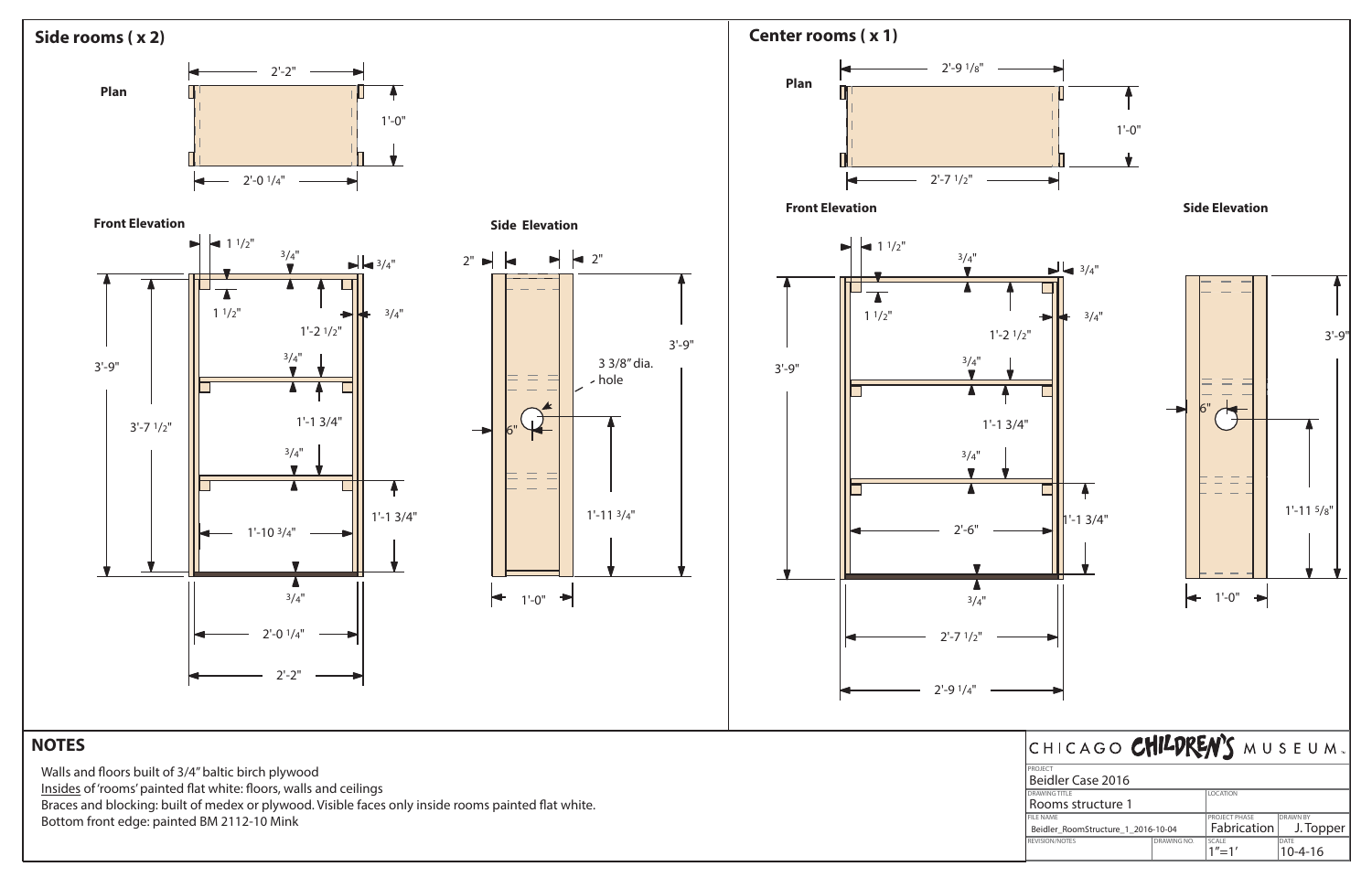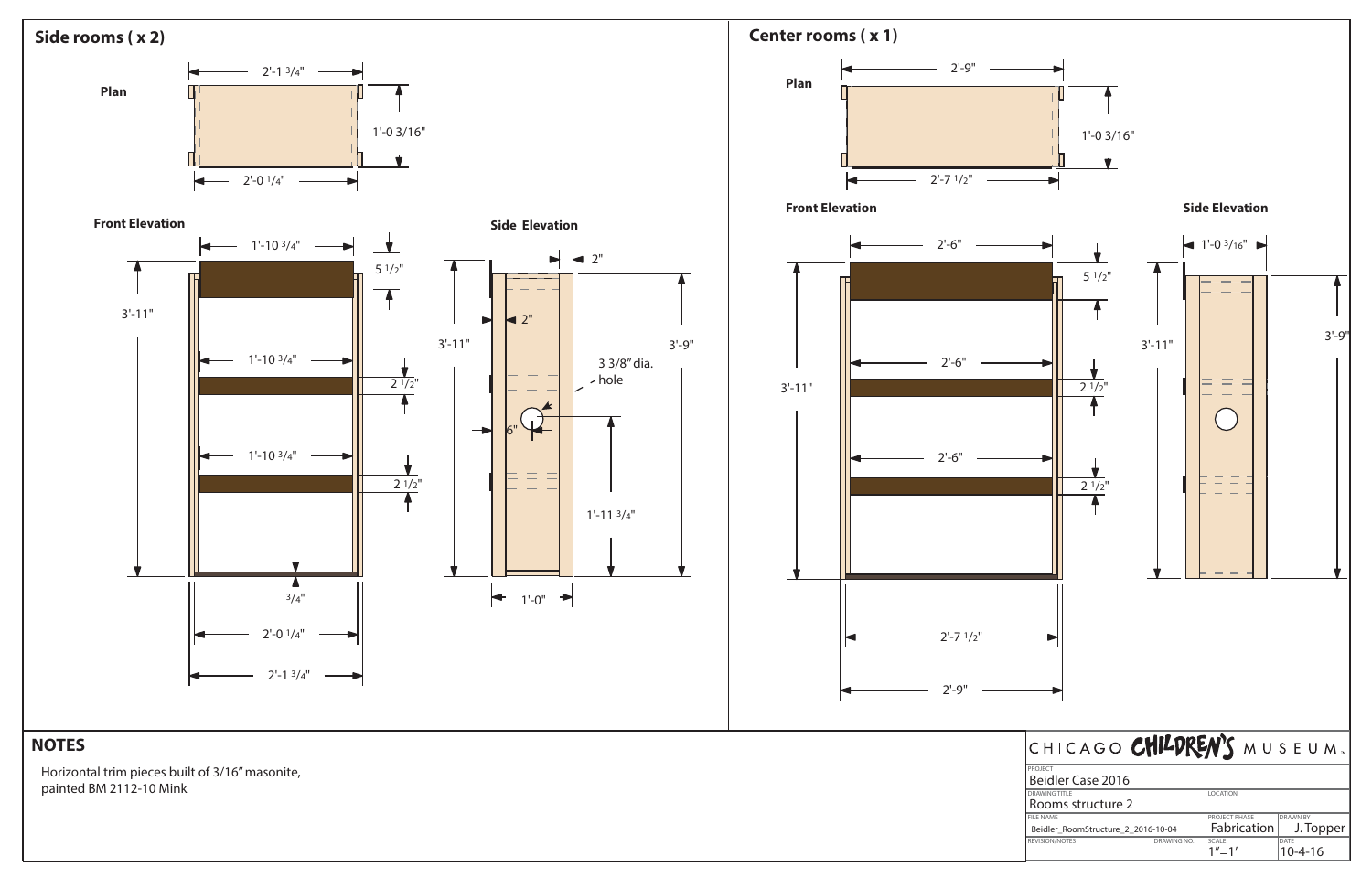

| <b>DRAWING TITLE</b>                   |  | <b>LOCATION</b>      |                 |                |
|----------------------------------------|--|----------------------|-----------------|----------------|
| Rooms Structure - Axon                 |  |                      |                 |                |
| <b>FILE NAME</b>                       |  | <b>PROJECT PHASE</b> | <b>DRAWN BY</b> |                |
| Beidler Room Structure Axon 2016-10-04 |  | Fabrication          | J. Topper       |                |
| REVISION/NOTES                         |  | DRAWING NO.          | SCALE           | DATE           |
|                                        |  |                      | $1'' - 1'$      | $10 - 04 - 16$ |

Braces and blocking: built of medex or plywood. Visible faces only inside rooms painted flat white. Horizontal trim pieces built of 3/16" masonite, painted BM 2112-10 Mink. Bottom front edge: painted BM 2112-10 Mink.. See 'Beidler\_RoomStructure\_1\_2016-10-04 for all dimensions.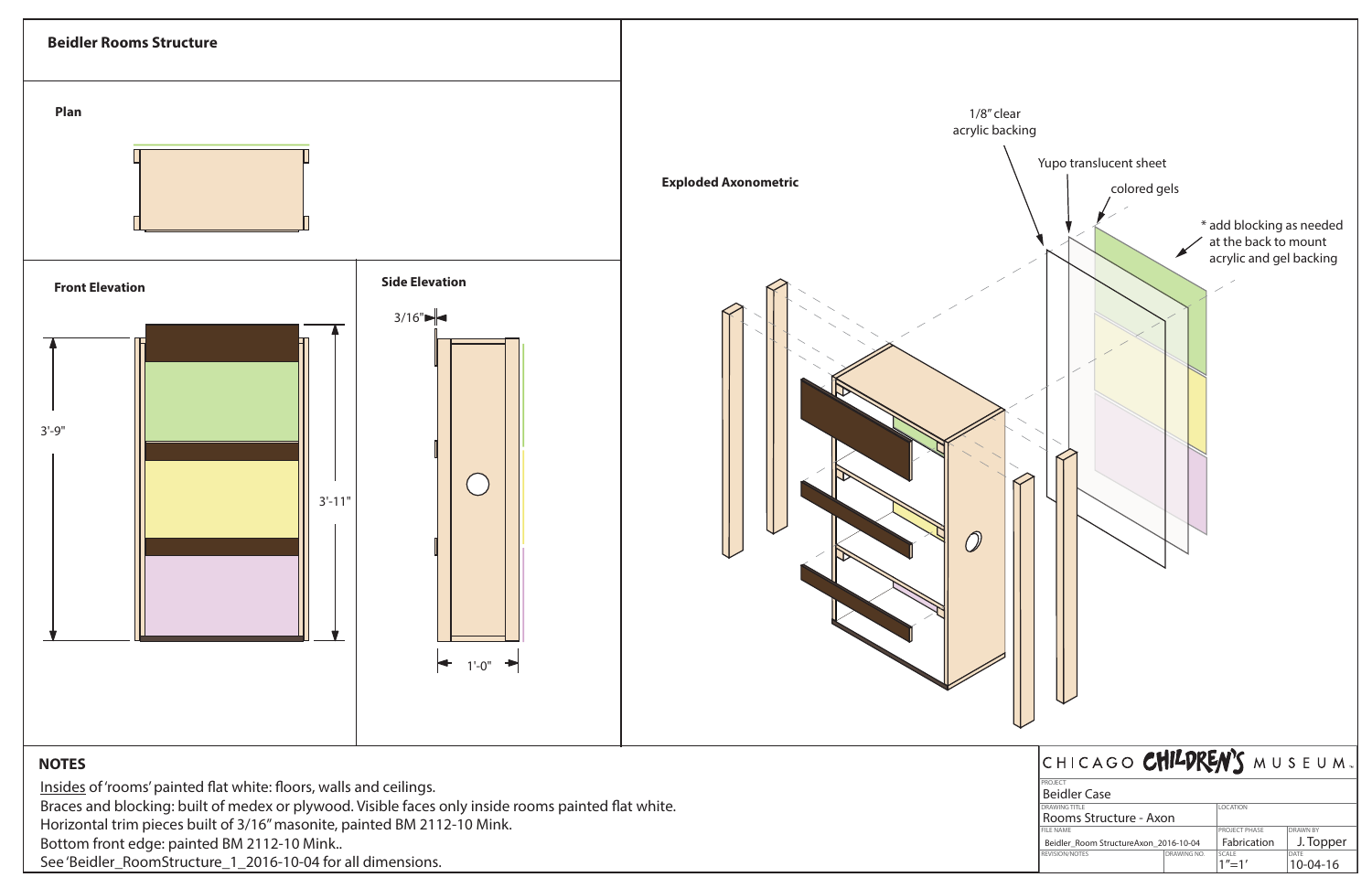![](_page_4_Figure_0.jpeg)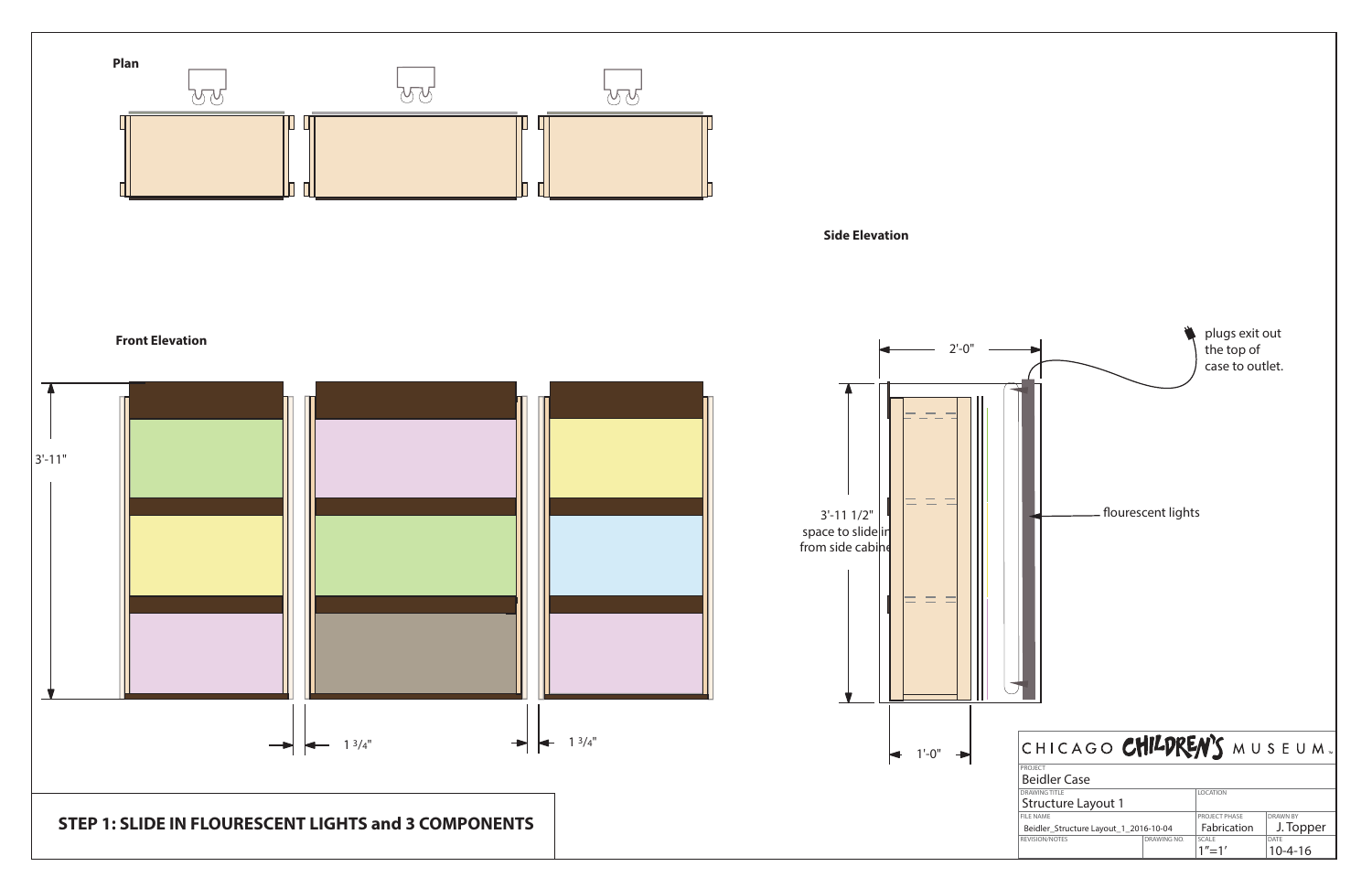![](_page_5_Figure_0.jpeg)